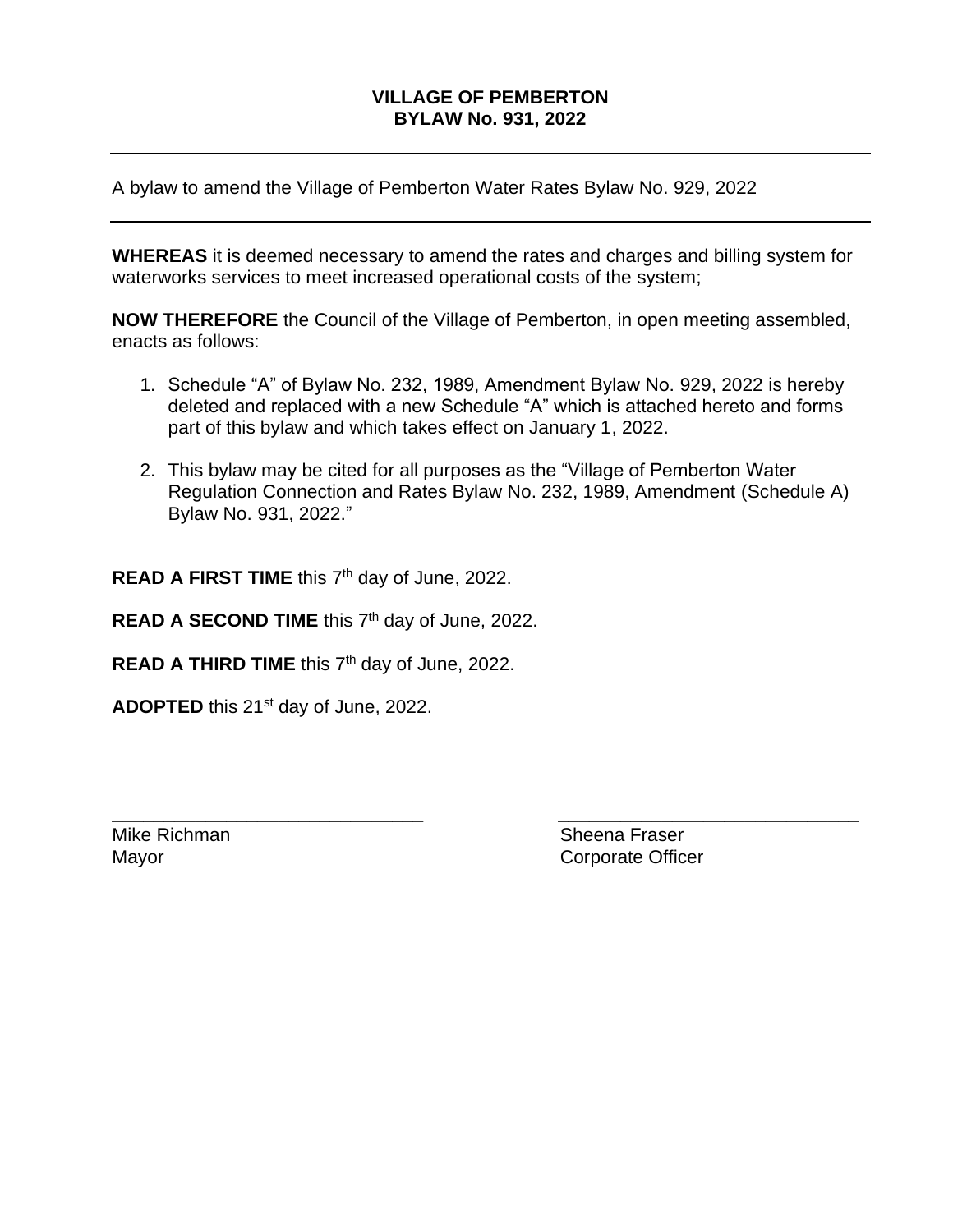## VILLAGE OF PEMBERTON Bylaw No. 931, 2022 Schedule "A"

| <b>VILLAGE OF PEMBERTON</b>                                                           |                |
|---------------------------------------------------------------------------------------|----------------|
| <b>Water Rates 2022</b>                                                               |                |
|                                                                                       | 2022           |
| <b>Flat Rates (Billed Annually)</b>                                                   |                |
| <b>Domestic</b>                                                                       |                |
| 1. Seniors housing projects                                                           | \$<br>389.45   |
| 2. Single family dwellings & trailers                                                 | \$<br>593.45   |
| -In addition, per residential suite in a S/F dwelling                                 | \$<br>296.71   |
| 3. Apartments/Duplexes/Multi-family dwellings - per unit                              |                |
| -under $1,000$ sq. ft.                                                                | \$<br>389.45   |
| -over 1,000 sq. ft.                                                                   | \$<br>593.45   |
| 4. Bed & Breakfast service, guest/rooming house                                       | \$<br>1,000.54 |
| -in addition, per rental room for > 2 rooms                                           | \$<br>198.53   |
| - in addition, per residential suite                                                  | \$<br>297.14   |
| 5. Swimming Pool                                                                      | \$<br>108.47   |
|                                                                                       |                |
| <b>Commercial</b>                                                                     |                |
| 1. Motels, Hotels, Inns, Lodges                                                       | \$<br>889.44   |
| - per room (with or without bath)                                                     | \$<br>131.34   |
| - per room (with kitchen)                                                             | \$<br>175.27   |
| - for each pool &/or hot tub                                                          | \$<br>186.57   |
| 2. Strata Hotel                                                                       | \$<br>889.44   |
| - per room (with or without bath)                                                     | \$<br>131.34   |
| - per room (with kitchen)                                                             | \$<br>175.25   |
| - per room (with kitchen and laundry)                                                 | \$<br>218.96   |
| - laundry facility                                                                    | \$<br>224.42   |
| - for each pool or hot tub                                                            | \$<br>186.57   |
| 3. Beauty parlours and barber shops (per chair)                                       | \$<br>654.87   |
| 4. Cafe, restaurant, coffee shop or dining room                                       |                |
| -40 seats maximum (including seasonal/outdoor seating)                                | \$<br>1,210.68 |
| -over 40 seats                                                                        | \$<br>1,796.88 |
| 5. Food & Beverage preparation facilities < 1000 sq. ft.                              | \$<br>654.87   |
| -total area = $1,000 - 2,000$ sq. ft.                                                 | \$<br>982.14   |
| -total area $=$ > 2,000 sq. ft.                                                       | \$<br>1,309.38 |
| 6. Medical/Dental Practice - one practitioner                                         | \$<br>654.87   |
| - per additional practitioner                                                         | \$<br>327.27   |
| 7. Retail stores, $<$ 1000 sq. ft.                                                    | \$<br>639.12   |
| $-$ > 1000 sq. ft.                                                                    | \$<br>1,342.78 |
| 8. Banks, offices < 1,000 sq. ft.                                                     | \$<br>717.18   |
| $-$ > 1,000 sq. ft.                                                                   | \$<br>1,656.90 |
| 9. Service stations, garages, card locks, etc.                                        | \$<br>960.75   |
| -in addition - for unmetered vehicle wash facility                                    | \$<br>1,790.49 |
| 10. Laundries - for each washing machine                                              | \$<br>224.42   |
| (or minimum annual charge)                                                            | \$<br>1,122.49 |
| 11. Unmetered industrial/commercial usage                                             | \$<br>2,008.56 |
| 12. Beverage rooms, lounges, pubs                                                     | \$<br>1,829.53 |
| 13. Greenhouse or Nursery (adjusted seasonal rate)                                    | \$<br>1,048.18 |
| 14. Water Bottling - unmetered                                                        | \$<br>2,685.57 |
| 15. Weekly Hydrant Connection - Building Development (unmetered) *plus damage deposit | \$<br>46.35    |